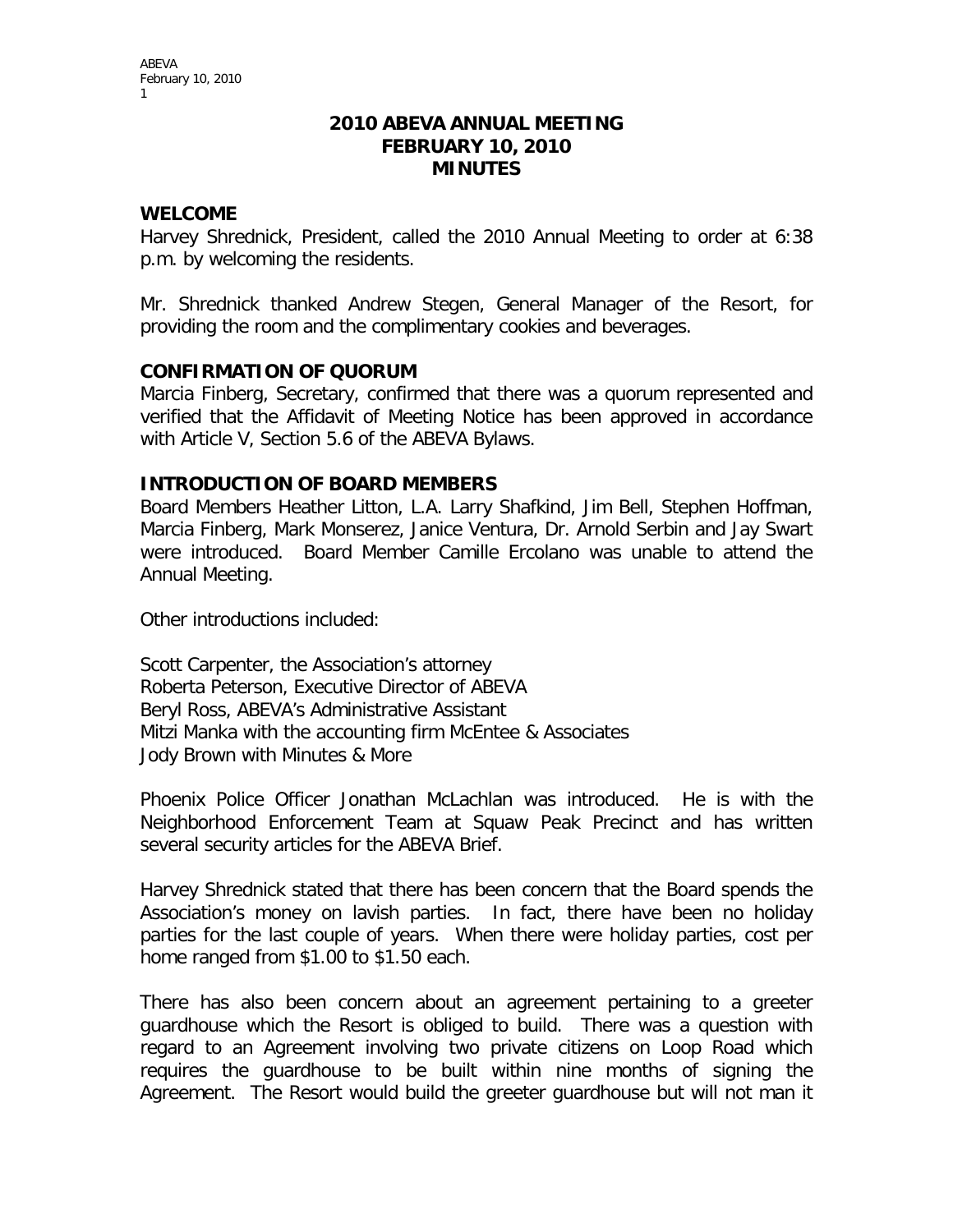until PUD projects begin. The agreement contains a provision allowing it to be assigned to "an association". There is also concern that when the guardhouse is operational, there may be a traffic back up on Thunderbird Trail during peak traffic times.

It was pointed out that the Resort has the right to do the construction. The Association may provide input, but the decisions are solely the Resort's.

## **MINUTES**

## **MOTION made and seconded to approve the Minutes of the 2009 Annual Meeting as presented. The motion carried unanimously.**

## **BALLOTS**

The cut-off for mail-in ballots was Tuesday, February 9, 2010. Homeowners who have not voted or who have picked up a ballot at the door may obtain a ballot at this time so they can vote. These ballots will be counted by Mitzi Manka and added to the mail-in ballots.

## **COMMUNITY UPDATE**

**Andrew Stegen, General Manager of the Resort,** was introduced. He stated that the PUD has been approved, however due to the current economy no construction will begin for two to three years. He thanked the Homeowners for their support. The Arizona Wing has been remodeled and renamed Ocotillo and adds 120 concierge level, high-end rooms to the Resort. This was a \$9 million project.

A new restaurant has opened; this was also a \$9 million project. Happy hour has been started at Frank and Albert's, seven nights per week.

The three historic ballrooms have been renovated and renovations to the lobby are currently in process. There has been a delay in getting the new carpet.

The owners have put about \$23 million into property renovations.

There was a 30% decrease in revenues in the past year with 28,000 group rooms canceled during the year. To date, revenue in 2010 is 20% better.

With regard to the greeter guardhouse, permission was given to take care of Thunderbird Trail, and this would include the construction of the guardhouse. The Resort will ask for input from the Homeowners and will work with their neighbors on this project. There is no plan for the Resort to man the guardhouse for several years.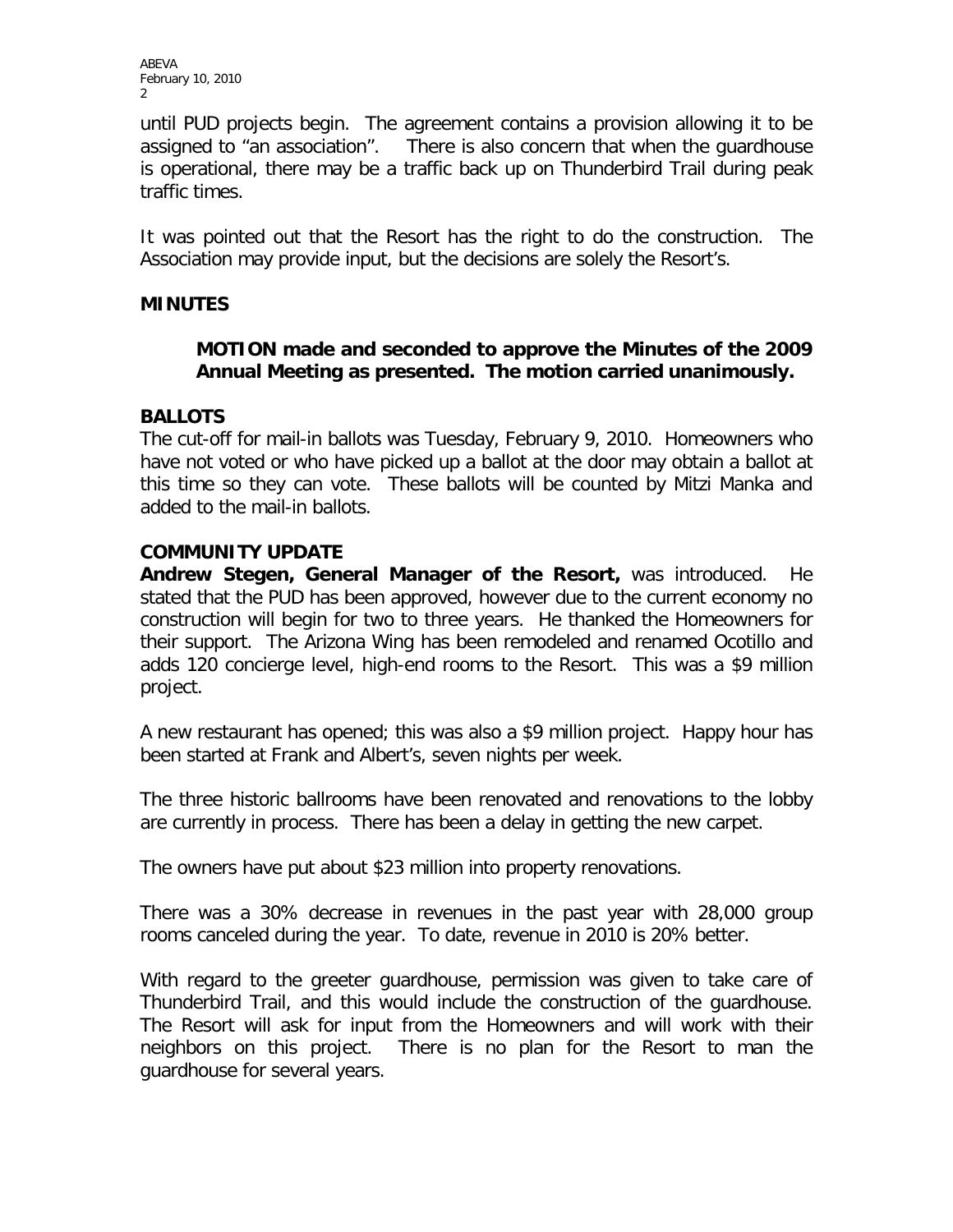There was a question with regard to the new golf course ownership (Jerry Colangelo et al). The new owners have indicated their intend to get input from the Resort in whatever they do since the Resort sends them 9,000 rounds of golf in a year. It is anticipated that improvements and upgrades will be made to the courses.

There was a question with regard to why the Resort would build a greeter guardhouse in the current economy, especially since there is no intent to man it for several years. Mr. Stegen stated that per the agreement, the Resort is not obliged to do anything further than building the guardhouse until the PUD projects begin. In clarification, the most the guardhouse would cost would be \$75,000.00. Nothing will be done by the Resort about manning the guardhouse until the PUD process begins, and the economy will dictate the start of the PUD projects.

There was a question with regard to lighting on Thunderbird Trail. Mushroom Lights were added, however it is not felt they provide adequate lighting so this issue will be addressed again.

**Heather Litton, Vice President of ABEVA,** spoke about PUD (Planned Unit Development). Plans were submitted to the City which included additional guest rooms, spa facilities, pool facilities, parking facilities, and other recreational amenities. A PUD Ad Hoc Committee was formed to meet with the Resort. Items eliminated immediately from the plan included a heliport, roof-top tennis, a public park, and a large water park. Revisions included lowering the heights of buildings and increase set-backs. There is a provision for a historic over-lay that protects the older buildings, however it was determined that even these buildings could be demolished after a determined period of time. The time set for this is twenty years. All future parking structures will be below grade or surface parking. Prior to any changes being made, all will have to be reviewed and approved by the DRAC (Design Review Advisory Committee) before being submitted to the City. The Resort has agreed to eleven out of twelve items presented as a Security Plan. They were not willing to do background checks on all vendors, and the Resort also has their own security program in place. With 1,688 ABEVA Members it is impossible to keep everyone happy; however the Resort does have a right to build on their own property. The Committee has done all they could to make sure the Homeowners rights are also protected.

#### **TREASURERS REPORT**

Steve Hoffman, Treasurer, reported that there will be no increase in Association fees; they will remain at \$275.00 annually.

In July 2008 the Association had a full Reserve Study and it was determined that the Association was on-target. ABEVA is struggling more this year with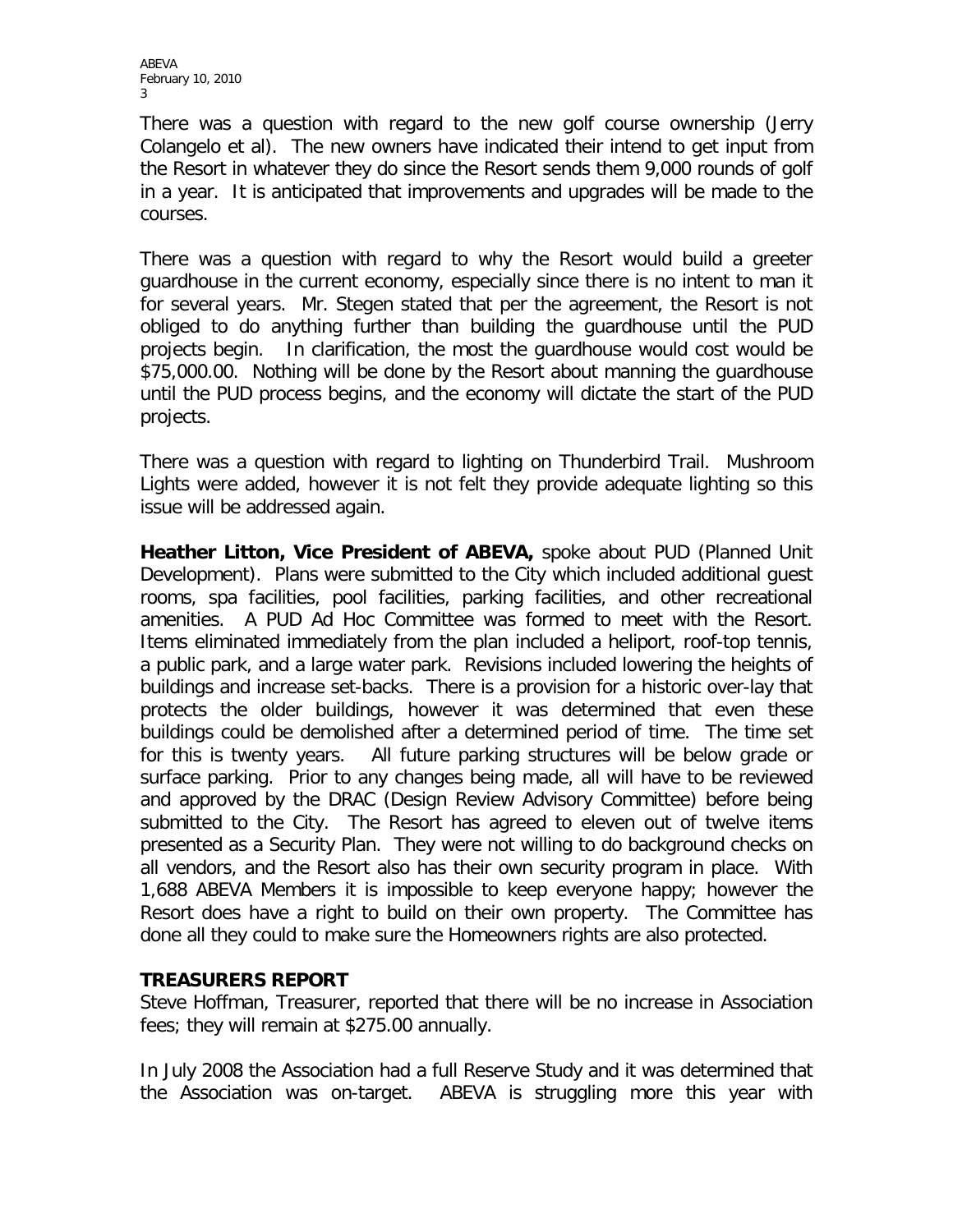collections of the Annual Assessment with \$27,000.00 still due to the Association. There are 22 pending Trustee Sales and/or Bankruptcies. The Association is, however, in very good financial shape.

# **STATE OF THE ASSOCIATION**

Mr. Shrednick reported on the following:

- **Fiscal Responsibility:** The Association has held costs fairly constant, requiring \$600,000.00 annually to run the Association. The Association has a Reserve Fund set aside for items such as maintenance of the roads and other capital projects.
- **Security:** Mr. Swart has helped to firm up many of the security issues with improvements to reports, purchasing a vehicle as opposed to leasing one, etc.
- **Relationships with the Resort, the Golf Course, Fashion Park and all Surrounding Neighbors** have been built and the Association works hard to maintain these relationships.

## **ELECTION RESULTS**

Heather Litton reported there are currently six available positions on the Board. Election results were tabulated by the accounting firm of McEntee and Associates, with 781 Homeowners voting in this Election. The new Board Members are James Bell, Mark Monserez, Harvey Shrednick, Stephen Hoffman, Camille Ercolano, and Stephan Goldston

#### **OPEN FORUM**

There was a question with regard to the protection of the Homeowners' access rights and whether they will have to pay for the guardhouse. Scott Carpenter stated that the Homeowners will not lose the right to use Go Down. Under a Trust Agreement, ABEVA is responsible for the Loop Road and the Resort is responsible for Thunderbird Trail. He stated that everything has been researched to protect ABEVA's rights in the guardhouse issue. They have the right to give input, however they have no veto rights. However, the Resort does not have the right to make access to the Community and Thunderbird Trail dangerous for the Homeowners.

It was suggested that ABEVA consider the issue of the environment and determine how much green is really necessary and how the Association can conserve water.

A Homeowner stated that the Association should have the right to spend \$1.13 per Homeowner for a holiday party at the Biltmore.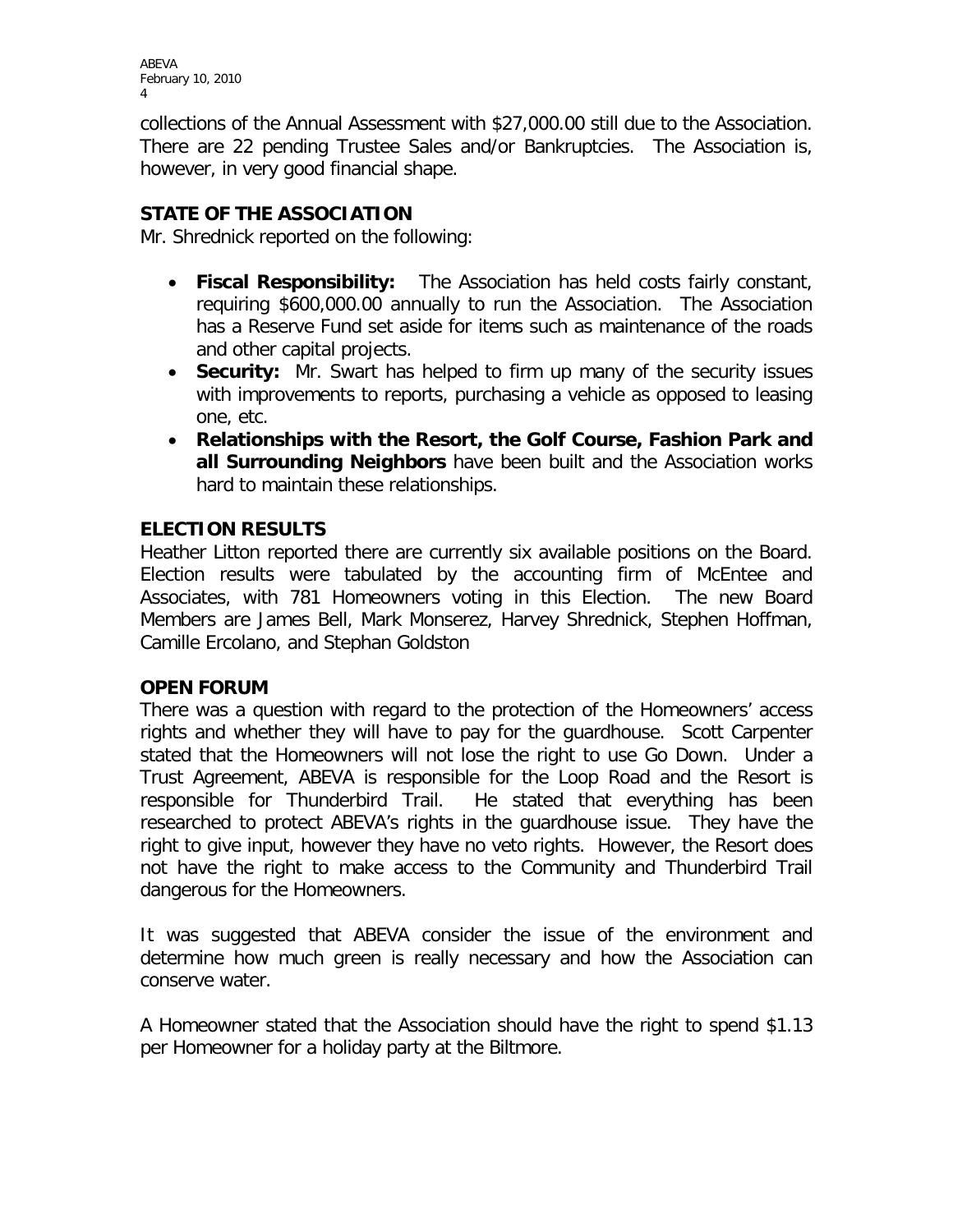There was a question with regard to who will be paying for the guardhouse once it is built. There is a provision that allows the Resort to assign the cost to another association which could be ABEVA. At this time, however, ABEVA has no plans to fund the operation of a guardhouse on Thunderbird Trail. There are no funds in the budget for this and there are no plans for a special assessment to cover the cost of the guardhouse.

It was stated that the Resort does not see the guardhouse as having anything to do with their security. It will be a greeter facility only.

There was a question with regard to which areas are ABEVA's responsibility for landscaping. Ms. Peterson stated that ABEVA is responsible for a portion of the Grand Paseo, the entrance at Colter, the entrance at  $32<sup>nd</sup>$ , the entrance at Claremont, the monuments on Lincoln, a portion of the island off Camino Acequia and several other small pieces of land.

There was a question with regard to whether something can be done to protect the community from people gaining entry off Lincoln. At one point there was barbed wire, but it has been removed.

There was a question with regard to when the Homeowners will know that something is being done about the guardhouse. Mr. Shrednick stated that at this time there is no plan, either from a project or a budget point of view, to take any action.

There was a question about enforcing height restrictions, specifically in view of the fact that a parking garage approved for three floors actually is five floors. The DRAC will provide ABEVA with the opportunity to be involved in these projects to make sure this doesn't happen again.

There was a question with regard to whether there had been any consideration given to the traffic impact on Thunderbird Trail with the addition of 600 rooms at the Resort. There is also concern about security with a Homeowner stating that homes in the community are being robbed, and it was stated that the intent of the guardhouse was to keep track of who is coming on the property (security cameras, etc.). Ms. Litton stated that traffic was addressed during the PUD process, and there was a traffic study done, however the reality is that the Resort has no cap on the number of rooms that can be built.

There was a question with regard to whether there is a list of homes that have been burglarized. Ms. Peterson stated that they took place in various communities, and access was from the golf course.